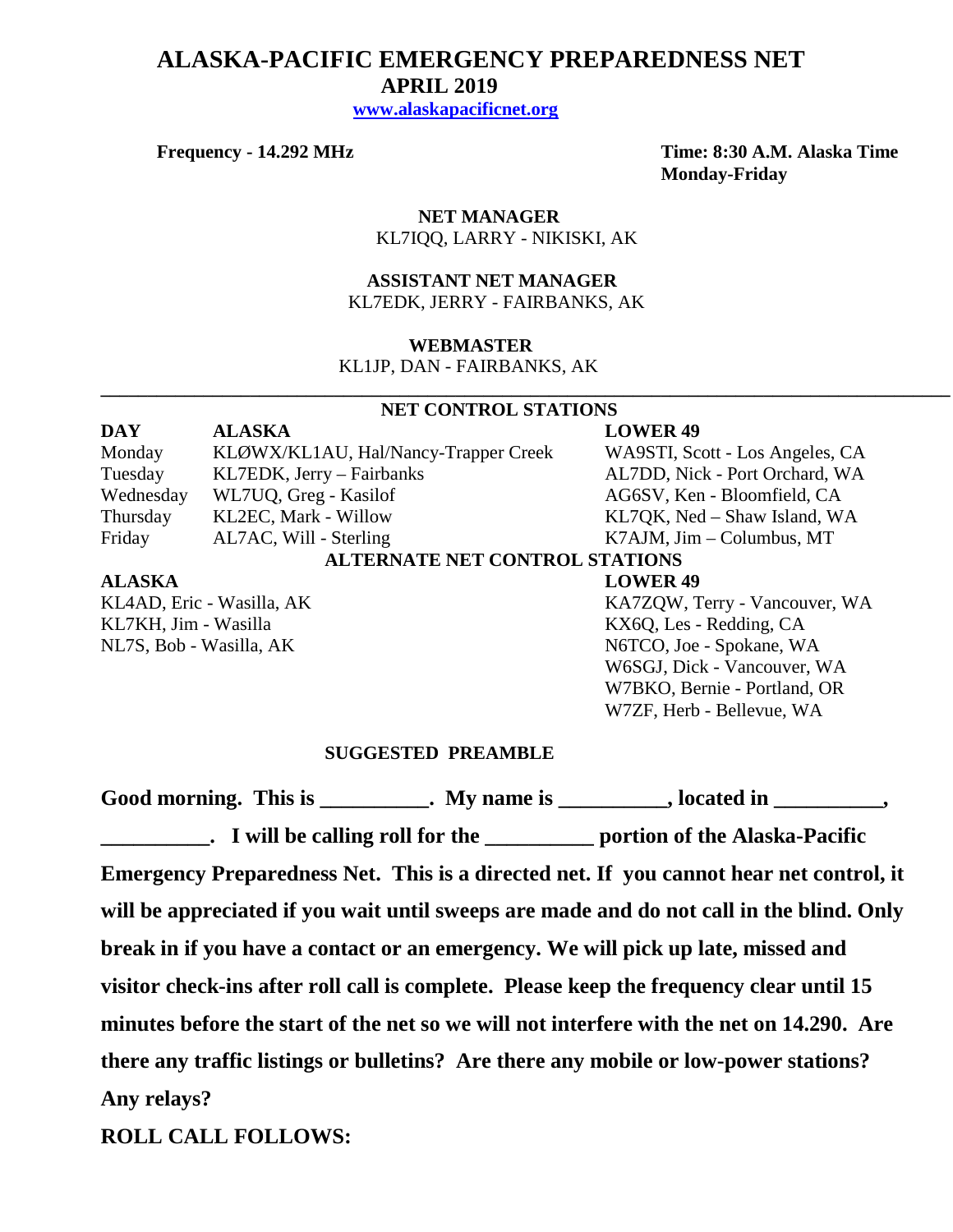|                              | <b>LOWER 49 - APRIL 2019</b> |                     | <b>DATE</b> | <b>DATE</b> | <b>DATE</b> | <b>DATE</b> | <b>DATE</b> | <b>DATE</b> |
|------------------------------|------------------------------|---------------------|-------------|-------------|-------------|-------------|-------------|-------------|
|                              |                              |                     |             |             |             |             |             |             |
| KJ6LJK                       | Richard                      | Angels Camp, CA     |             |             |             |             |             |             |
| N6TEZ                        | AI                           | Anza, CA            |             |             |             |             |             |             |
|                              |                              |                     |             |             |             |             |             |             |
| KL7HFI                       | Jerry                        | Apache Junction, AZ |             |             |             |             |             |             |
| KL7HM                        | Hugh                         | Apache Junction, AZ |             |             |             |             |             |             |
| $\ensuremath{\mathsf{N7GK}}$ | Gary                         | Ashland, OR         |             |             |             |             |             |             |
|                              |                              |                     |             |             |             |             |             |             |
| W7ZF                         | Herb                         | Bellevue, WA        |             |             |             |             |             |             |
| AG6SV                        | Ken                          | Bloomfield, CA      |             |             |             |             |             |             |
|                              |                              |                     |             |             |             |             |             |             |
| KLØHI                        | Claudia                      | Brookings, OR       |             |             |             |             |             |             |
| K7AJM                        | Jim                          | Columbus, MT        |             |             |             |             |             |             |
|                              |                              |                     |             |             |             |             |             |             |
| K7OOS                        | Harold                       | Coos Bay, OR        |             |             |             |             |             |             |
| W7BBA                        | Jim`                         | Cottage Grove, OR   |             |             |             |             |             |             |
| W7RMH                        | Rick                         | Everett, WA         |             |             |             |             |             |             |
|                              |                              |                     |             |             |             |             |             |             |
| W7ADB                        | John                         | Federal Way, WA     |             |             |             |             |             |             |
| KA6WAG                       | Robert                       | Florence, OR        |             |             |             |             |             |             |
|                              |                              |                     |             |             |             |             |             |             |
| K7LWF                        | Lyman                        | Gig Harbor, WA      |             |             |             |             |             |             |
| N7HRO                        | Dennis                       | Hot Springs, SD     |             |             |             |             |             |             |
|                              |                              |                     |             |             |             |             |             |             |
| <b>AL1R</b>                  | Jim                          | Indianola, WA       |             |             |             |             |             |             |
| W7ISP                        | Mike                         | Ione, WA            |             |             |             |             |             |             |
|                              |                              |                     |             |             |             |             |             |             |
| KK7HK                        | Tom                          | Lebanon, OR         |             |             |             |             |             |             |
| W7DRT                        | Don                          | Longbranch, WA      |             |             |             |             |             |             |
| WA9STI                       | Scott                        | Los Angeles, CA     |             |             |             |             |             |             |
|                              |                              |                     |             |             |             |             |             |             |
| KA7ZEM                       | Jerry                        | Mesa, AZ            |             |             |             |             |             |             |
| <b>KLØQZ</b>                 | Glenn                        | Mesa, AZ            |             |             |             |             |             |             |
|                              |                              |                     |             |             |             |             |             |             |

 $\overline{\mathcal{N}}$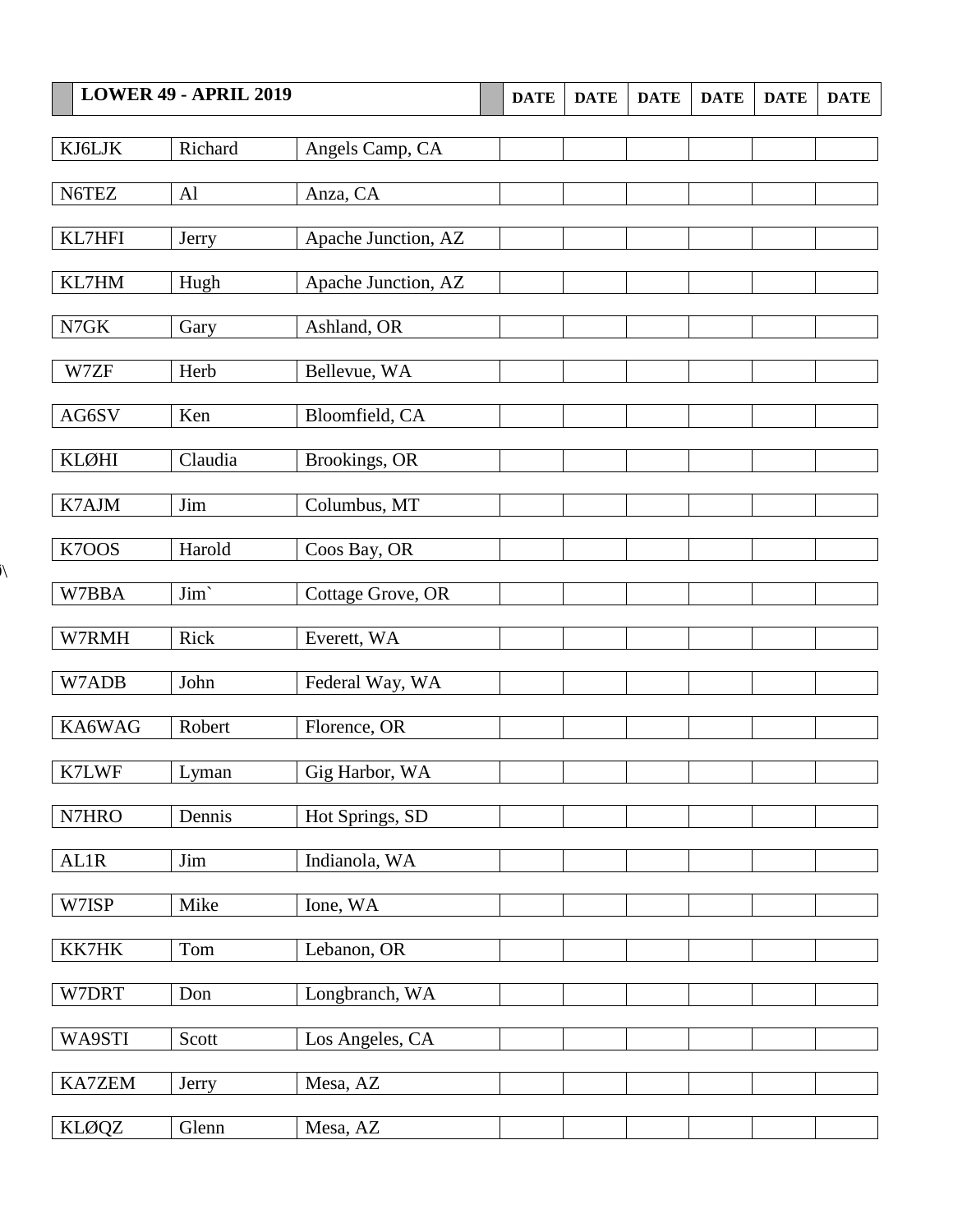| AL7KV                 | Phil          | Olympia, WA            |  |  |  |
|-----------------------|---------------|------------------------|--|--|--|
| KF7RCO                | Roeland       | Phoenix, AZ            |  |  |  |
| K6YBV                 | Bob           | Placerville, CA        |  |  |  |
|                       |               |                        |  |  |  |
| N7ILZ                 | Vern          | Portland, OR           |  |  |  |
| W7BKO                 | Bernie        | Portland, OR           |  |  |  |
| AL7DD                 | Nick          | Port Orchard, WA       |  |  |  |
| <b>KB7PYF</b>         | Charlie       | Poulsbo, WA            |  |  |  |
|                       |               |                        |  |  |  |
| <b>NØRYK</b>          | Jack          | Prineville, OR         |  |  |  |
| KX6Q                  | Les           | Redding, CA            |  |  |  |
| AL7Y                  | Scott         | Ruger Ranch, AZ        |  |  |  |
|                       |               |                        |  |  |  |
| K7GU                  | Karl          | Santa, ID              |  |  |  |
| K7SK                  | Steve         | Seattle, WA            |  |  |  |
| KM6CPU                | Gary          | Sebastopol, CA         |  |  |  |
| KL7QK                 | Ned           | Shaw Island, WA        |  |  |  |
|                       |               |                        |  |  |  |
| N6TCO                 | Joe           | Spokane, WA            |  |  |  |
| AK7YT                 | Glenn         | Stockton, CA           |  |  |  |
| WA6PWP                | <b>Bill</b>   | Stockton, CA           |  |  |  |
|                       |               |                        |  |  |  |
| NL7QT<br><b>KLØVW</b> | Don<br>Bonnie | Tacna, AZ<br>Tacna, AZ |  |  |  |
|                       |               |                        |  |  |  |
| KL7IZH                | <b>Steve</b>  | Tonasket, WA           |  |  |  |
| $\text{KL7LL}$        | John          | Valley, WA             |  |  |  |
| KA7ZQW                | Terry         | Vancouver, WA          |  |  |  |
| W6SGJ                 | Dick          | Vancouver, WA          |  |  |  |
|                       |               |                        |  |  |  |
| W7UMX                 | <b>MARS</b>   | Whidbey Island, WA     |  |  |  |
| W9JDW                 | Jim           | Washington, IN         |  |  |  |
| <b>NØWRS</b>          | Wyatt         | Wray, CO               |  |  |  |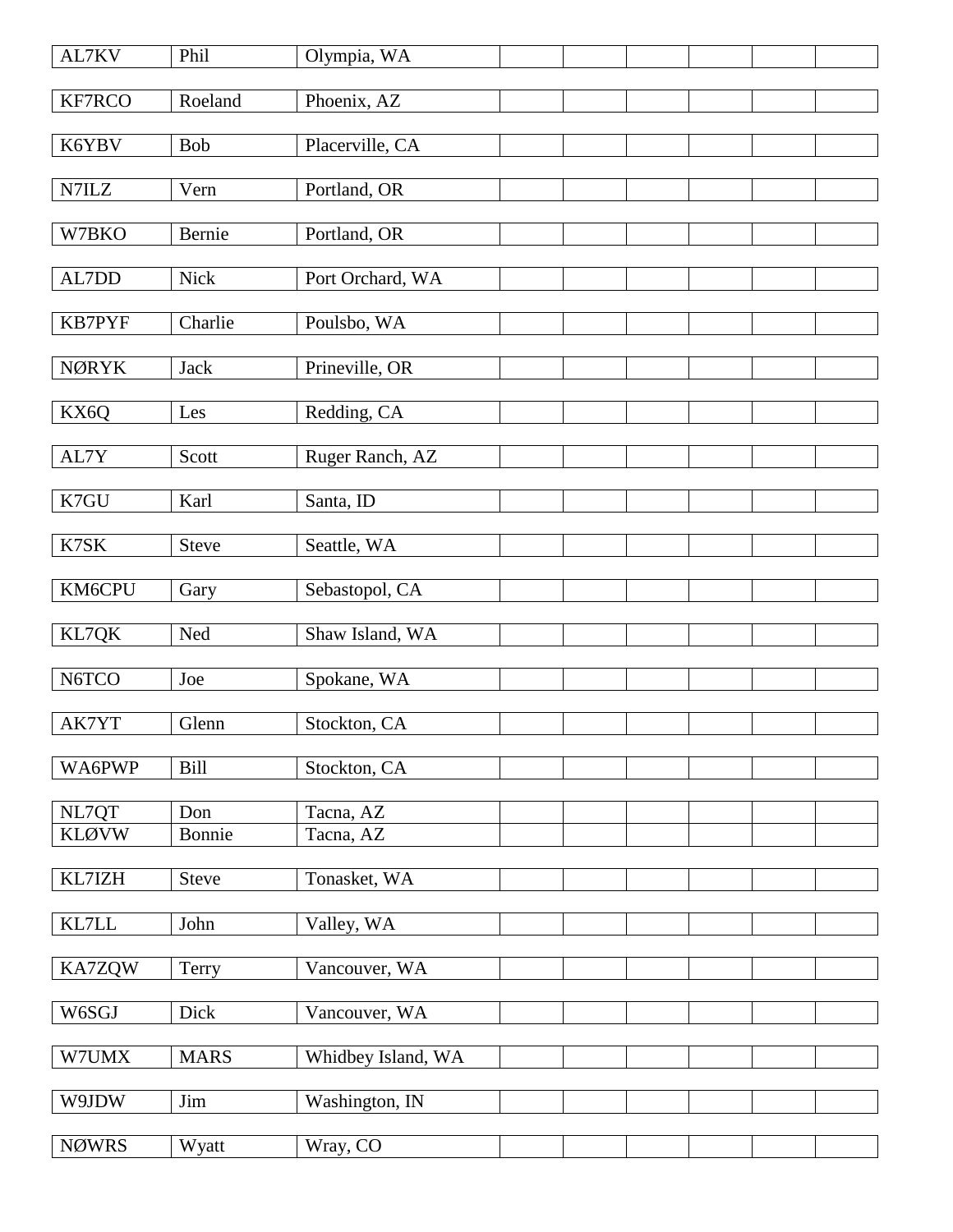| the contract of the contract of the<br>. | --- |  |  |  |  |  |  |  |
|------------------------------------------|-----|--|--|--|--|--|--|--|
|------------------------------------------|-----|--|--|--|--|--|--|--|

| <b>SOUTH-49 TOTAL</b>                       |  |  |  |
|---------------------------------------------|--|--|--|
|                                             |  |  |  |
| <b>TOTAL CHECK-INS (INCLUDING VISITORS)</b> |  |  |  |
|                                             |  |  |  |
| <b>TOTAL FORMAL TRAFFIC</b>                 |  |  |  |

|                | VISITORS - APRIL 2019 - LOWER 49 |                 | <b>DATE</b> | DATE | <b>DATE</b> | <b>DATE</b> | <b>DATE</b> | <b>DATE</b> |
|----------------|----------------------------------|-----------------|-------------|------|-------------|-------------|-------------|-------------|
| <b>STATION</b> | <b>NAME</b>                      | <b>LOCATION</b> |             |      |             |             |             |             |
|                |                                  |                 |             |      |             |             |             |             |
|                |                                  |                 |             |      |             |             |             |             |
|                |                                  |                 |             |      |             |             |             |             |
|                |                                  |                 |             |      |             |             |             |             |
|                |                                  |                 |             |      |             |             |             |             |
|                |                                  |                 |             |      |             |             |             |             |
|                |                                  |                 |             |      |             |             |             |             |
|                |                                  |                 |             |      |             |             |             |             |
|                |                                  |                 |             |      |             |             |             |             |
|                |                                  |                 |             |      |             |             |             |             |
|                |                                  |                 |             |      |             |             |             |             |
|                |                                  |                 |             |      |             |             |             |             |
|                |                                  |                 |             |      |             |             |             |             |
|                |                                  |                 |             |      |             |             |             |             |
|                |                                  |                 |             |      |             |             |             |             |
|                |                                  |                 |             |      |             |             |             |             |
|                |                                  |                 |             |      |             |             |             |             |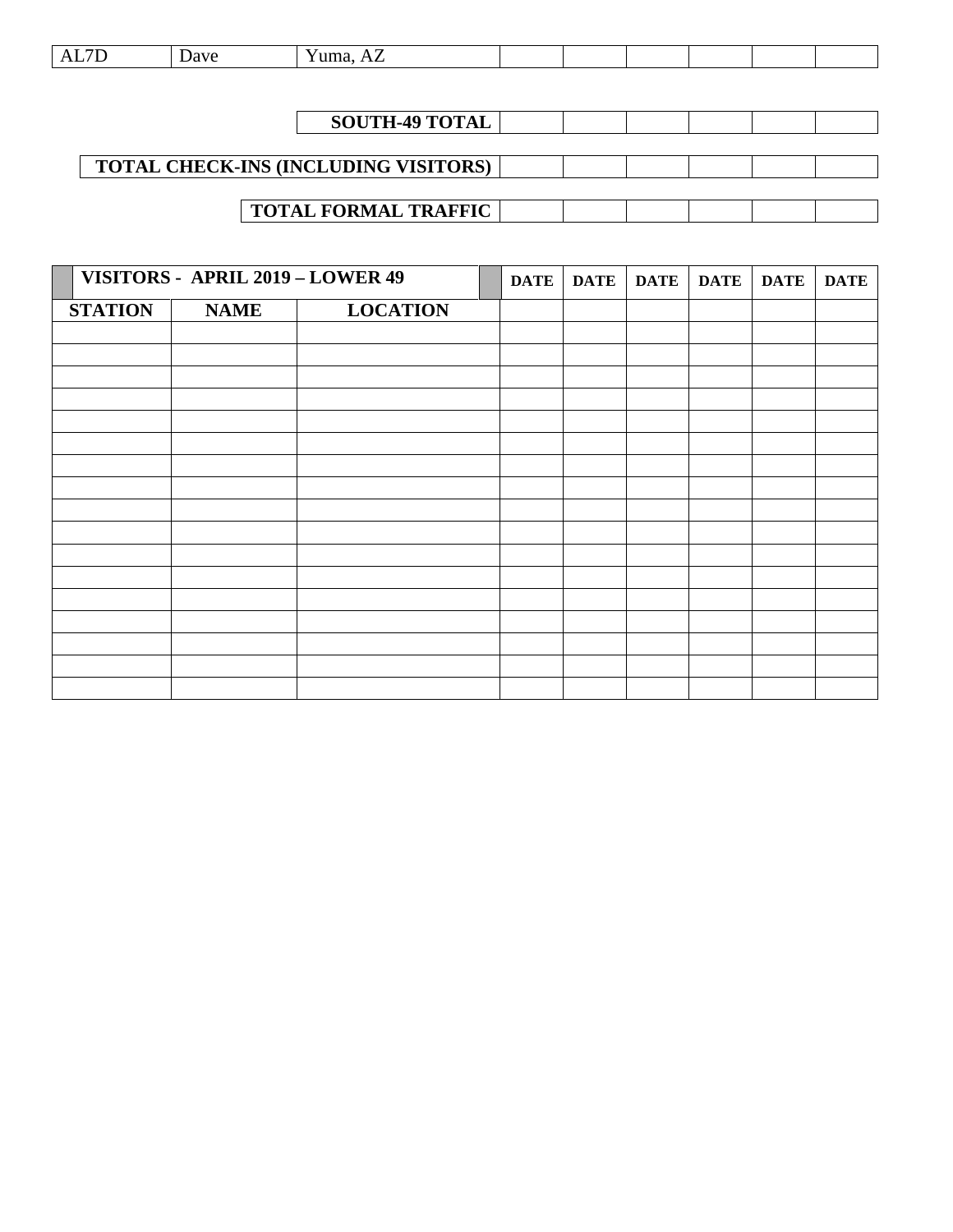|                | <b>ALASKA - APRIL 2019</b> |                                            | <b>DATE</b> | <b>DATE</b> | <b>DATE</b> | <b>DATE</b> | <b>DATE</b> | <b>DATE</b> |
|----------------|----------------------------|--------------------------------------------|-------------|-------------|-------------|-------------|-------------|-------------|
| <b>STATION</b> | <b>NAME</b>                | <b>LOCATION</b>                            |             |             |             |             |             |             |
|                |                            |                                            |             |             |             |             |             |             |
| <b>ALØU</b>    | Art                        | Anchorage, AK                              |             |             |             |             |             |             |
| KL7ICB         | John                       |                                            |             |             |             |             |             |             |
|                |                            | Anchorage, AK                              |             |             |             |             |             |             |
| KL7QZ          | John                       | Anchorage, AK                              |             |             |             |             |             |             |
|                |                            |                                            |             |             |             |             |             |             |
| KL7YK          | Ron                        | Anchorage, AK                              |             |             |             |             |             |             |
|                | Mark                       |                                            |             |             |             |             |             |             |
| KL2EC          |                            | Caswell Lakes, AK                          |             |             |             |             |             |             |
| KL2GS          | Mac                        | Central, AK                                |             |             |             |             |             |             |
|                |                            |                                            |             |             |             |             |             |             |
| VE6NL          | Neal                       | Empress, AB                                |             |             |             |             |             |             |
|                |                            |                                            |             |             |             |             |             |             |
| AL7AQ<br>KL7WJ | <b>Bruce</b><br>Debbie     | Excursion Inlet, AK<br>Excursion Inlet, AK |             |             |             |             |             |             |
|                |                            |                                            |             |             |             |             |             |             |
| KL3DO          | Eric                       | Fairbanks, AK                              |             |             |             |             |             |             |
|                |                            |                                            |             |             |             |             |             |             |
| KL7EBF         | <b>Bob</b>                 | Fairbanks, AK                              |             |             |             |             |             |             |
| KL7EDK         | Jerry                      | Fairbanks, AK                              |             |             |             |             |             |             |
|                |                            |                                            |             |             |             |             |             |             |
| WL7GX          | Jerry                      | Fairbanks, AK                              |             |             |             |             |             |             |
|                |                            |                                            |             |             |             |             |             |             |
| KL2PM          | Rick                       | Glacier View, AK                           |             |             |             |             |             |             |
| KL7YXF         | Lynn                       | Haines, AK                                 |             |             |             |             |             |             |
|                |                            |                                            |             |             |             |             |             |             |
| NL7WK          | Tom                        | Homer, AK                                  |             |             |             |             |             |             |
| WL7FH          | Debbie                     | Homer, AK                                  |             |             |             |             |             |             |
|                |                            |                                            |             |             |             |             |             |             |
| AL5G           | Robert                     | Juneau, AK                                 |             |             |             |             |             |             |
| KL7JJB         | Delores                    | Juneau, AK                                 |             |             |             |             |             |             |
|                |                            |                                            |             |             |             |             |             |             |
| KL2UH          | Ernie                      | Juneau, AK                                 |             |             |             |             |             |             |
|                |                            |                                            |             |             |             |             |             |             |
| KL7 IWC        | Larry                      | Juneau, AK                                 |             |             |             |             |             |             |
| KL7IYD         | Jim                        | Juneau, AK                                 |             |             |             |             |             |             |
|                |                            |                                            |             |             |             |             |             |             |
| NL3A           | Bill                       | Juneau, AK                                 |             |             |             |             |             |             |
|                |                            |                                            |             |             |             |             |             |             |
| WL7BKA         | Dave                       | Juneau, AK                                 |             |             |             |             |             |             |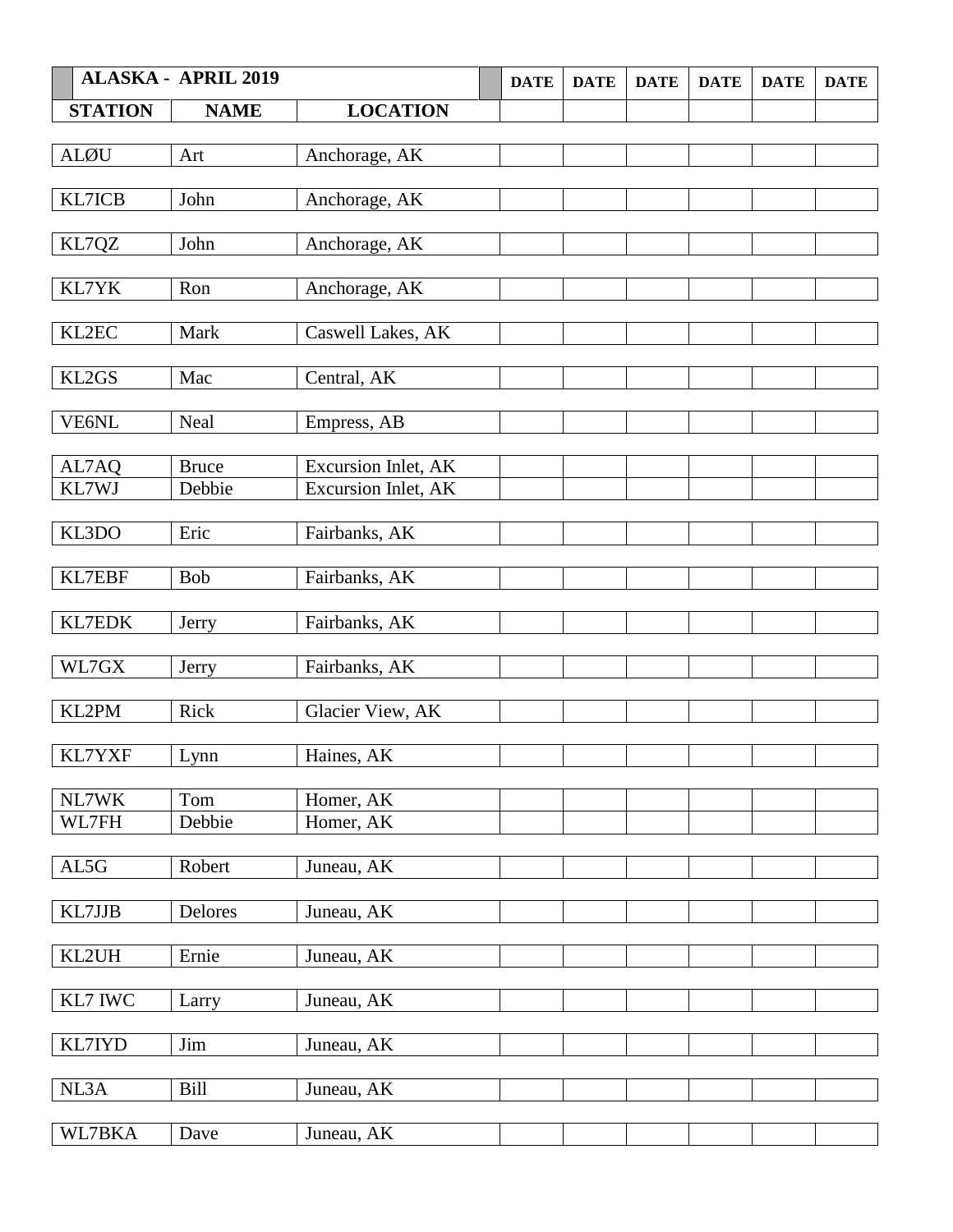| WL7UQ             | Greg                | Kasilof, AK              |  |  |  |
|-------------------|---------------------|--------------------------|--|--|--|
| WL7UR             | Karen               | Kasilof, AK              |  |  |  |
|                   |                     |                          |  |  |  |
| <b>KL4CA</b>      | Saunya              | Ketchikan, AK            |  |  |  |
| <b>KL4CB</b>      | Allen               | Ketchikan, AK            |  |  |  |
|                   |                     |                          |  |  |  |
| KL7GIH            | Chris               | Ketchikan, AK            |  |  |  |
|                   |                     |                          |  |  |  |
| KL7NC             | Bob                 | Ketchikan, AK            |  |  |  |
|                   |                     |                          |  |  |  |
| $\it NL7LL$       | Gary                | Ketchikan, AK            |  |  |  |
|                   |                     |                          |  |  |  |
| WL7AUV            | Leroy               | Ketchikan, AK            |  |  |  |
|                   |                     |                          |  |  |  |
| VE7EFF            | Jeff                | Kelowna, BC              |  |  |  |
|                   |                     |                          |  |  |  |
| KL7IQQ            | Larry               | Nikiski, AK              |  |  |  |
|                   |                     |                          |  |  |  |
| KL7JHR            | Dennis              | Ninilchik, AK            |  |  |  |
| KL7KL             | Martha              | Ninilchik, AK            |  |  |  |
|                   |                     |                          |  |  |  |
| KL7JFT            | Don                 | Palmer, AK               |  |  |  |
| KL2FA             | Carol               | Palmer, AK               |  |  |  |
|                   |                     |                          |  |  |  |
| N7FXX             |                     |                          |  |  |  |
|                   | Claude              | Palmer, AK               |  |  |  |
|                   |                     |                          |  |  |  |
| WL7UL             | John                | Peters Creek, AK         |  |  |  |
| <b>KE7FXM</b>     |                     |                          |  |  |  |
|                   | Jimmy               | Prince of Wales Isl., AK |  |  |  |
|                   | Mike                |                          |  |  |  |
| AL6G              |                     | Sitka, AK                |  |  |  |
|                   |                     |                          |  |  |  |
| <b>WA1FVJ</b>     | $\operatorname{Ed}$ | Soldotna, AK             |  |  |  |
|                   |                     |                          |  |  |  |
| AL7AC             | Will                | Sterling, AK             |  |  |  |
|                   |                     |                          |  |  |  |
| KL3CV             | Tim                 | Sterling, AK             |  |  |  |
|                   |                     |                          |  |  |  |
| WL7UP             | Ward                | Sterling, AK             |  |  |  |
|                   |                     |                          |  |  |  |
| KL7ST             | Stanton             | Tok, AK                  |  |  |  |
|                   |                     |                          |  |  |  |
| <b>KLØWX</b>      | Hal                 | Trapper Creek, AK        |  |  |  |
| <b>KL1AU</b>      | Nancy               | Trapper Creek, AK        |  |  |  |
|                   |                     |                          |  |  |  |
| AL <sub>4</sub> O | Larry               | Valdez, AK               |  |  |  |
| KL3SG             | Dee                 | Valdez, AK               |  |  |  |
|                   |                     |                          |  |  |  |
| <b>KL1IO</b>      | Jim                 | Valdez, AK               |  |  |  |
|                   |                     |                          |  |  |  |
| <b>KL1VQ</b>      | Bob                 | Wasilla, AK              |  |  |  |